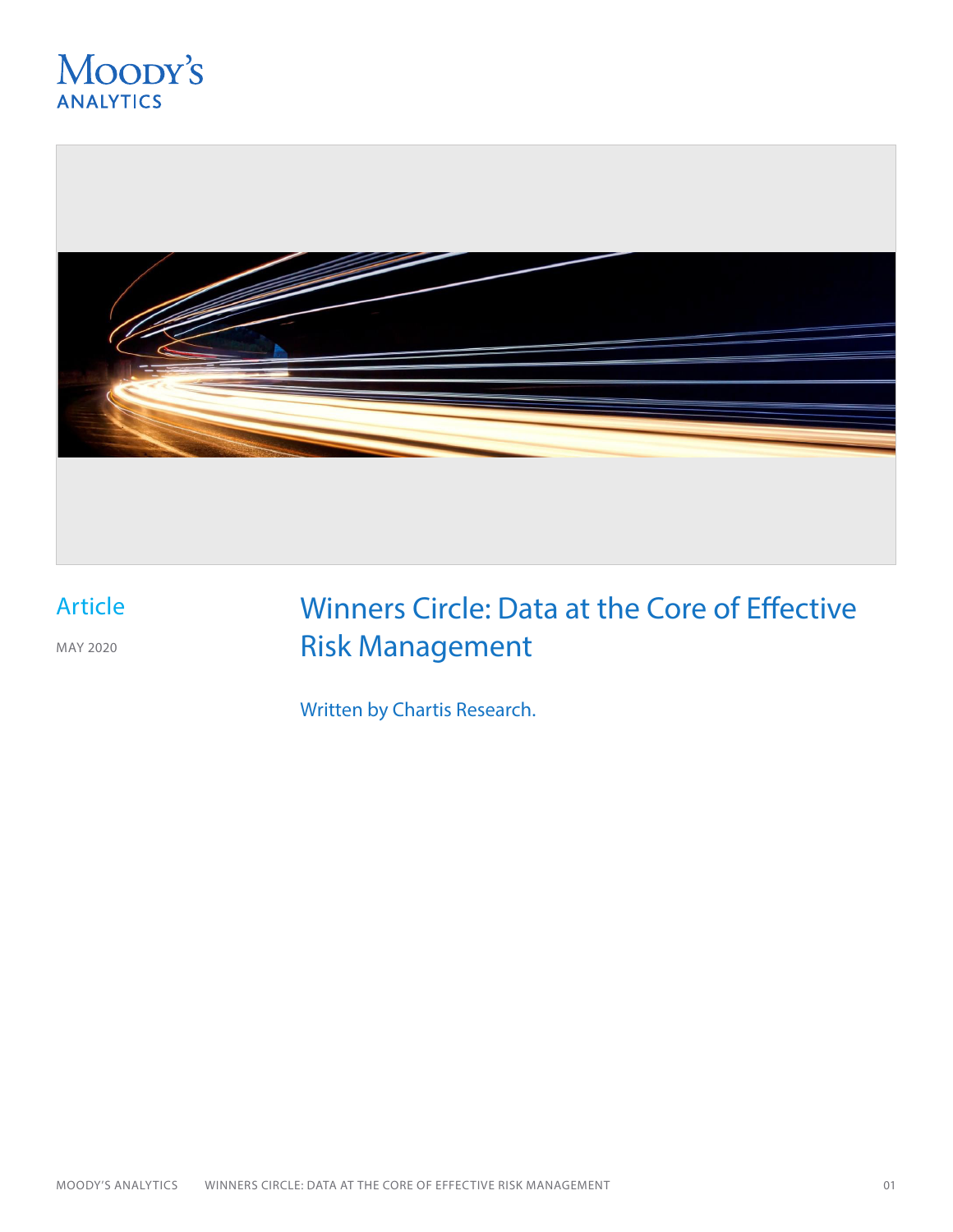Data is frequently referred to as the new black gold. For risk management to be capable of effectively identifying, assessing and prioritizing risks, sound infrastructure and powerful analytics are imperative, and accurate, reliable and timely data sits at its very core.

Modern technology is changing the data landscape dramatically. There is a proliferation of data, much of which comes from new, untested sources and remains unstructured. It is often held in disconnected systems and incompatible formats, making it difficult to use. Still, a growing number of companies are looking for efficient ways to manage this ever-increasing influx of information to meaningfully inform key business decisions.

Data - The Beating Heart of Moody's Analytics

Serving the global financial marketplace with world-class tools and risk management expertise, Moody's Analytics offers an unparalleled range of solutions. As a provider of financial intelligence and analytics, data underpins everything - and is the beating heart of the company.

Moody's Analytics certainly stands out for the breadth and depth of its comprehensive and varied proprietary data. It has one of the most extensive data offerings in the industry, spanning asset classes from commercial and industrial to real estate, project finance, and structured finance, and including financial, credit, entity and economic data.

Acquisitions such as Bureau van Dijk, a leading publisher of entity data and corporate ownership structures, and Reis, a leading provider of US commercial real estate (CRE) data, have recently bolstered the company's data offerings. Orbis, from Bureau van Dijk, aggregates, standardizes and distributes one of the world's most extensive private company datasets, with coverage exceeding 360 million companies. It has partnerships with more than 160 independent information providers and uses hundreds of its own sources.

Moody's Analytics data offerings include the following: its comprehensive economic data and forecasts, covering more than 180 countries and their subregions and containing upwards of 280 million economic, financial and demographic time series from over 600 sources; Data Alliance, a collaborative effort between leading financial institutions and Moody's Analytics to create the world's largest collection of private credit risk data; and Structured Finance Data, which includes historical loan-, pool-, bondand property-level data collected across asset classes.

Collective Strengths, Generating New Insights

While Moody's Analytics uses and sells an immense amount of data, it is keen to position itself as much more than a pure 'data provider'. Its goal is to help customers make use of all of the data that is available to them - whether from Moody's Analytics, internal sources, or third parties.

Although the company's individual datasets are powerful in their own right, Moody's Analytics is very aware that the strength of data lies in the whole, not in the parts. By connecting its data offerings, Moody's Analytics stands out from the competition, enriching its customers' risk analysis and delivering insights that were previously unattainable.

One clear example of this strategy is the steps the company has taken to become a standard-setter for CRE data and analytics. The 2018 acquisition of Reis by Moody's Corporation - of which Moody's Analytics is a subsidiary - laid the foundation for the launch of the Real Estate Information Services (REIS) Network, an ecosystem of connected applications that give market participants access to CRE solutions.

In 2019, Moody's also acquired a majority stake in Four Twenty Seven, which scores physical risks associated with climat-related factors and other environmental issues.

Moody's Analytics has since brought these disparate datasets together. Users of the REIS Network now benefit from climate risk scores from Four Twenty Seven to help them more fully evaluate over 7 million US CRE locations.

In addition to selling its data to clients, Moody's Analytics employs it in a vast number of different ways, including developing and integrating it into different innovative proprietary solutions.

Making Sense of the New Black Gold

The company has recently focused on enhancing traditional data with alternative data sources that were previously inaccessible or difficult to use, such as unstructured, synthesized or crowdsourced data. By making these sources available and usable, its customers can develop the insights they need to make better, faster business decisions. One example is its Adverse Media Tool, which uses artificial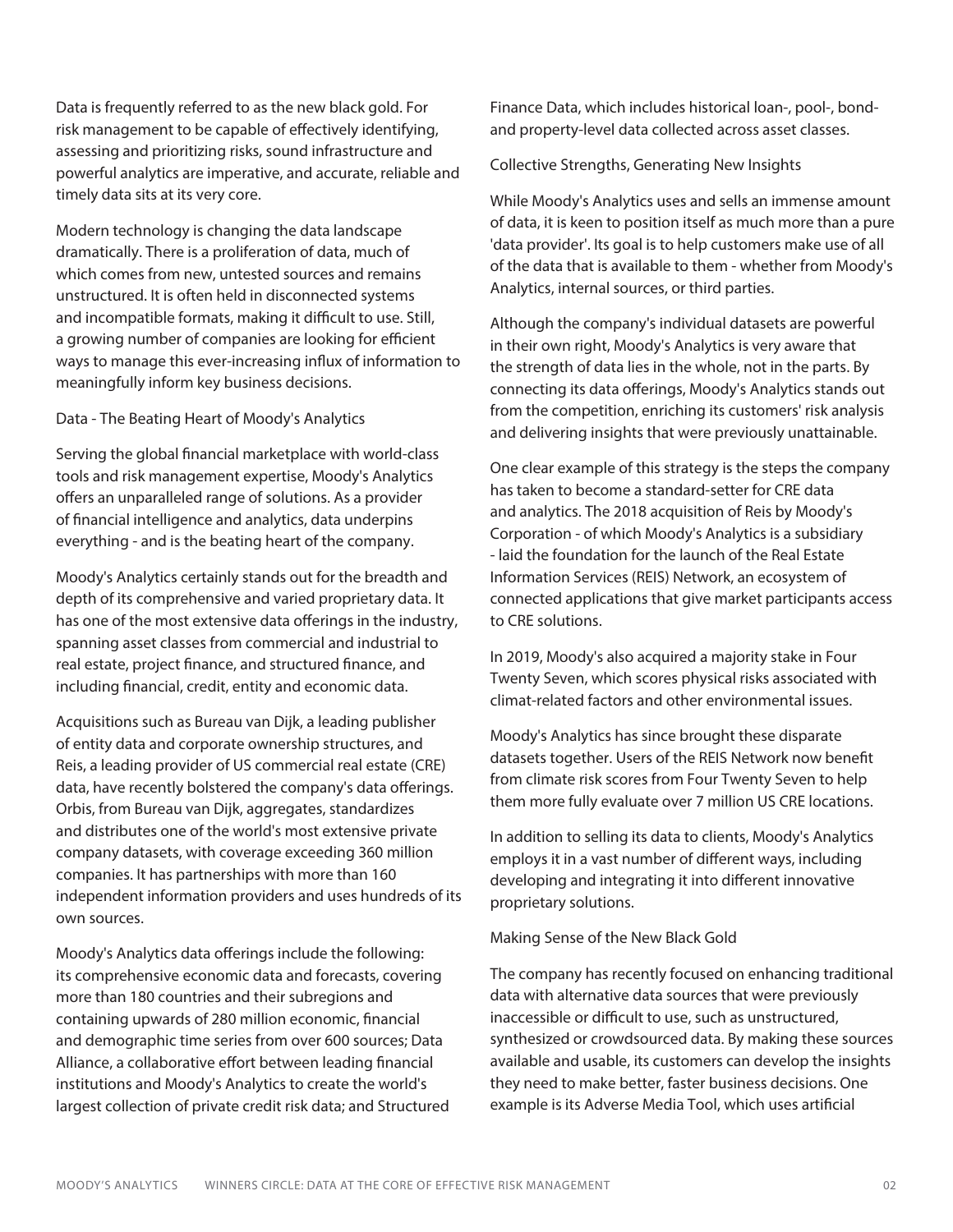intelligence (AI) to quickly find and categorize data from a sea of news sources for more efficient risk assessment.

In response to the growing number of companies seeking to extract valuable insights from their credit decisioning and analytics from these alternative data sources, including news, company reports and social media, Moody's Analytics launched two further solutions in 2019. The Moody's Analytics Credit Sentiment Score solution identifies entitylevel credit events in news articles and assigns a credit sentiment score that reflects the strength of the adverse credit signal. Meanwhile, its new Commercial Location Score solution - part of the REIS Network - pairs traditional and alternative data with robust modeling capabilities to deliver a reliable scoring standard for commercially zoned parcels in the US.

## Future Focus

Deriving benefits from alternative data will remain a significant focus for Moody's Analytics in the near future, particularly given the potential for unstructured data to offer more current and near real-time insights.

The company will continue to launch products that use AI and machine learning to help customers use such data more efficiently and to enable faster, data-driven decisions at scale. Moody's Analytics QUIQspread solution, which helps institutions automate the spreading of financial statements using AI, is highlighted as a clear example of the direction of travel. By incorporating more AI and machine learning in the future, Moody's Analytics is combating the risks of critical information being overlooked, as the largely manual processes traditionally required when working with unstructured data served to not only reduce timeliness, but also to limit how much data could be consumed and analyzed.

Moody's Analytics has a deep understanding of data and the expertise to help its customers confidently navigate an ever-evolving risk landscape and constantly changing marketplace. Continued investments in and innovations with more and better data promises benefits for both the company and its clients well into the future.